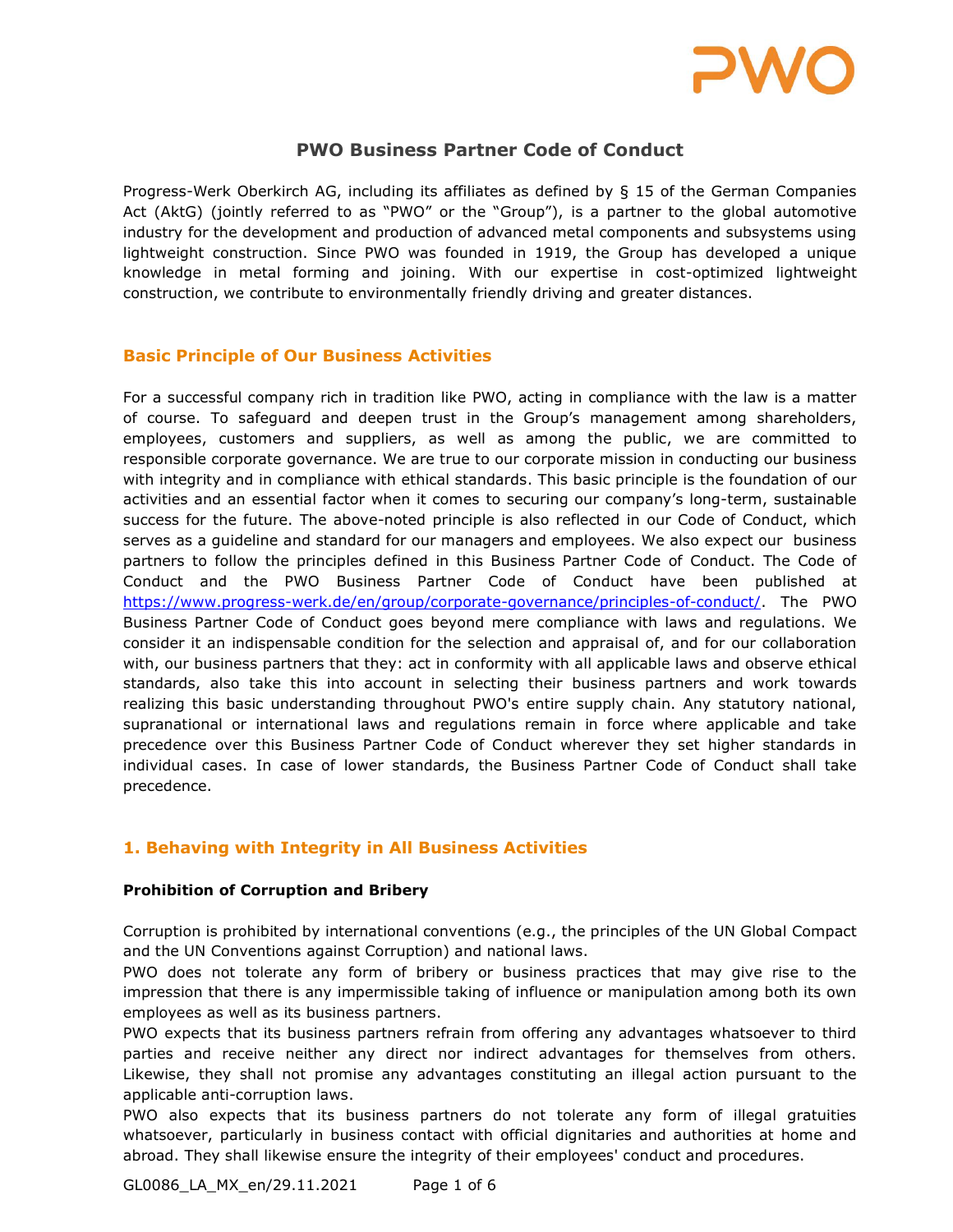

#### Invitations and Gifts

In the handling of gratuities, for example in the form of gifts or invitations, the business partner shall pay close attention generally and particularly, with respect to its activity for PWO, to avoid any appearance of impropriety or incorrectness. PWO expects that its business partners do not abuse invitations and gifts for the purpose of exerting influence. Invitations and gifts to PWO employees or persons associated with them shall be granted only if the reason and value is appropriate, i.e., if they are of low value and if they can be considered as an expression of locally generally accepted business practice. In the same way, business partners shall not solicit any inappropriate advantages from PWO employees.

#### Fair Competition

PWO expects that its business partners act fairly in competition and observe the applicable legal regulations of anti-trust and competition law. Business partners shall neither participate in any agreements with competitors contrary to anti-trust regulations nor take advantage of any possibly existing market-controlling position.

#### Money Laundering

PWO expects that its business partners observe the relevant legal requirements for the prevention of money laundering, that they do not get involved in money-laundering actions, and that they support the international fight against money laundering.

#### Avoidance of Conflicts of Interest

PWO expects that its business partners make their decisions regarding their business with PWO exclusively on the basis of objective considerations. Conflicts of interest with private or family matters or otherwise with economic or other activities, as well as those of associated persons or entities or other related persons or organizations shall be avoided from the outset.

### 2. In the Interest of Human Rights

PWO expects from its business partners the recognition of the "Universal Charter of Human Rights" of the United Nations, the principles of the UN Global Compact, and the core work standards of the International Labor Organization (ILO), in consideration of the country-specific laws applicable at the different sites. PWO expects its business partners to ensure compliance with fundamental human rights in their business operations in accordance with the applicable national laws and regulations.

#### Child Labor

PWO expects that its business partners prohibit and refrain from any kind of child labor at their companies.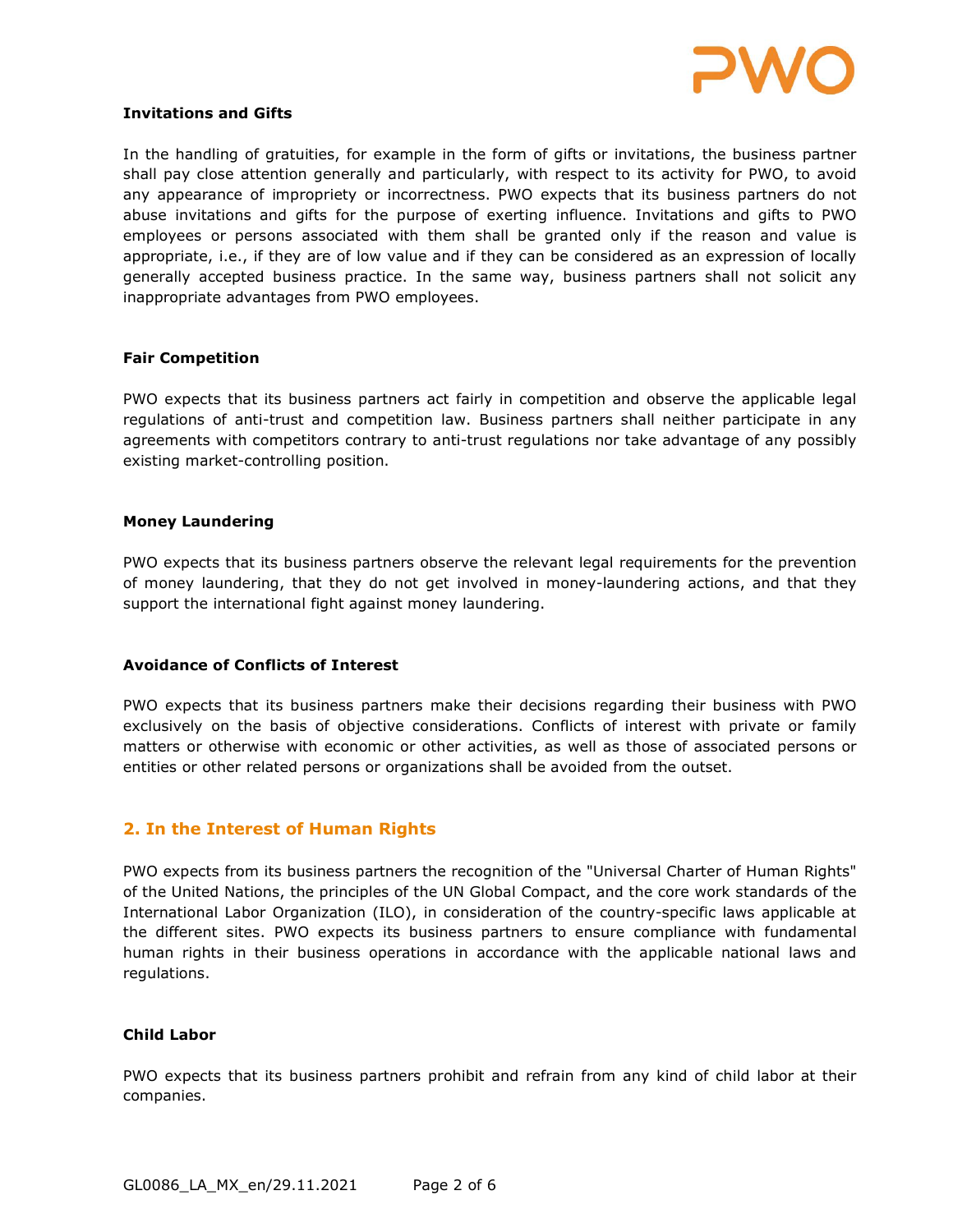

#### Discrimination

PWO expects that its business partners treat their employees fairly and that they prevent discrimination in the hiring of employees as well as in promotions, the remuneration of work of equal value or the provision of training or continued education measures. We expect from each business partner that they do not discriminate against anyone by reason of their gender, skin color, national and ethnic origin, age, citizenship, political opinion, world view, religious affiliation, social origin, health status, disability, or sexual orientation. The rights of indigenous peoples shall be respected and protected by PWO's business partners.

### Human Trafficking, Slavery and other forms of Forced Labor

PWO prohibits any kind of human trafficking, slavery, forced labor or comparable practices and expects the same from its business partners.

#### Freedom of Association

PWO expects that its business partners respect the freedom of association as well as the right to form interest groups. Thus, they shall grant the right to their employees under national laws and regulations to represent their interests collectively.

#### Compensation and Working Hours

PWO expects that its business partners observe the respectively applicable legislation on working hours. Furthermore, it is expected that the employees of our business partners receive compensation that is consistent with the respectively applicable national, provincial and/or state laws.

#### Health Protection and Work Safety

PWO expects that its business partners observe the applicable legislation on health protection and work safety. The business partner shall support the protection of its employees' safety and health through appropriate measures, such as preventive and consistent work protection, appropriate instruction and training as well as a safe and healthy work environment.

#### Deployment of Security Forces

PWO expects that its business partners, when hiring or using private or public security forces for business purposes, will discourage the use of extensive violence and interference with freedom of association and freedom of labor by providing adequate instruction and supervision of the security forces.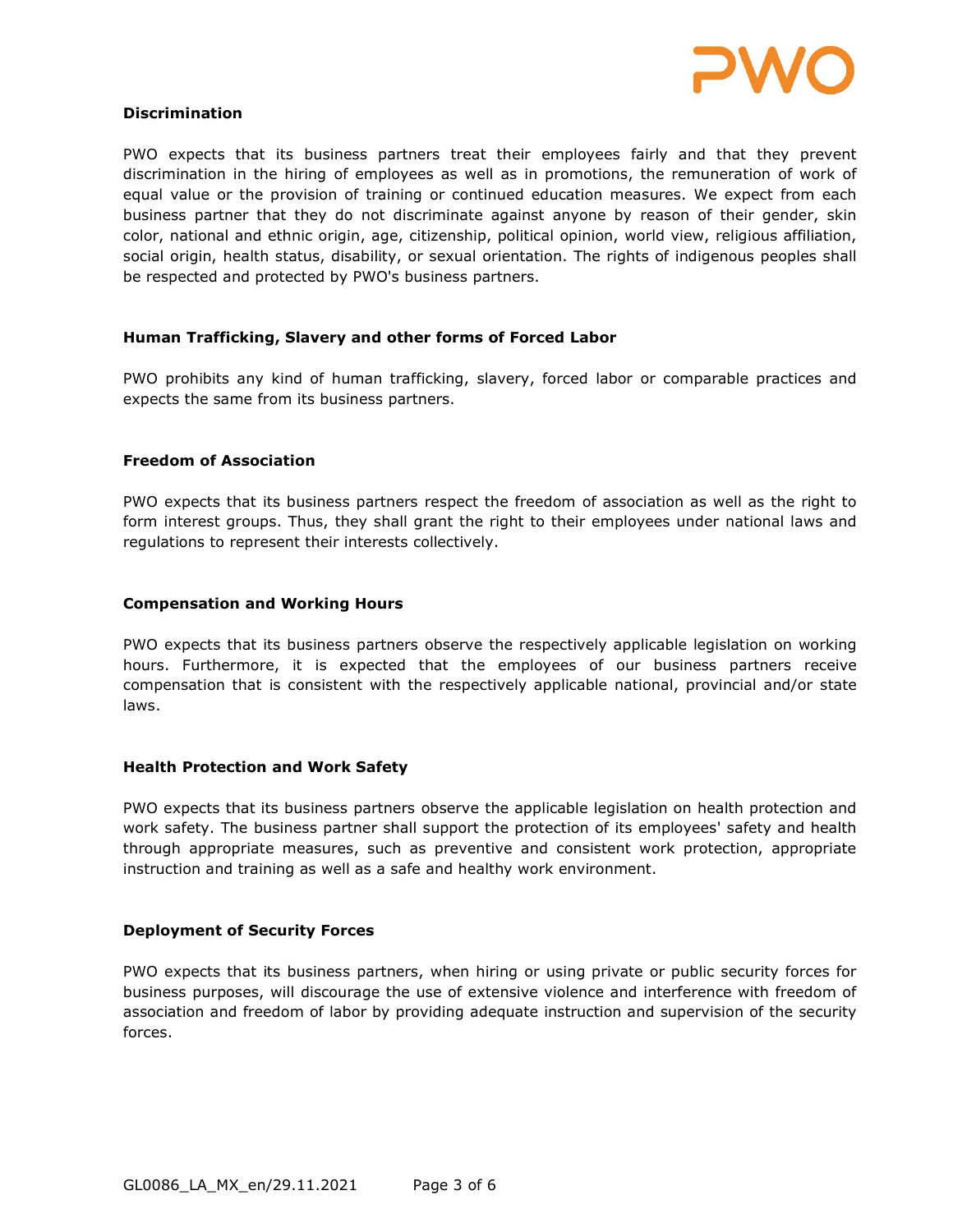

#### Land Acquisition

PWO expects that when acquiring land, its business partners will not engage in unlawful evictions or other forms of unlawful deprivation of land, forests, and waters whose use provides a person's livelihood.

## 3. Environmental Protection

#### Efficient Dealing with Resources

The business partner shall, within the scope of its capabilities, advocate for the efficient use of energy, water and raw materials, as well as for the use of renewable resources and the minimization of environmental and health damage. Non-renewable resources in particular should be used as sparingly as possible. PWO expects the business partner to continuously identify and implement potential improvements as part of its environmental policy.

#### Avoidance and Mitigation of Environmental Impacts

#### CO2 Reduction

PWO develops its climate targets in line with the Paris Climate Agreement and in collaboration with its business partners, contributing to the reduction of CO2 emissions along the value chain. As such, PWO expects its business partners to record and monitor direct and indirect CO2 emissions, including the upstream supply chain. The business partner shall strive to continuously reduce such CO2 emissions in line with the Paris Climate Agreement and within the scope of its capabilities.

#### Water Quality and Consumption

PWO expects targeted prevention from its business partners, particularly in areas where environmental pollution can have a damaging effect on the basis of food production, access to sanitary facilities and safe drinking water, or the health of individuals. Water consumption is to be recorded completely and transparently and continuously reviewed for reduction potential.

#### Handling Hazardous Substances and Waste

The business partner shall observe the guidelines set by applicable laws and international agreements (e.g. REACH) in the use, production and trade of hazardous substances, other chemicals and wastes.

#### Sustainable Products

In developing products and services, the business partner shall ensure that their use is economical in terms of consumption of energy and natural resources. This includes that reuse, recycling and safe environmentally friendly disposal are taken into account, and that waste is reduced as much as possible. PWO expects its business partners to comply with the applicable environmental laws, regulations and standards.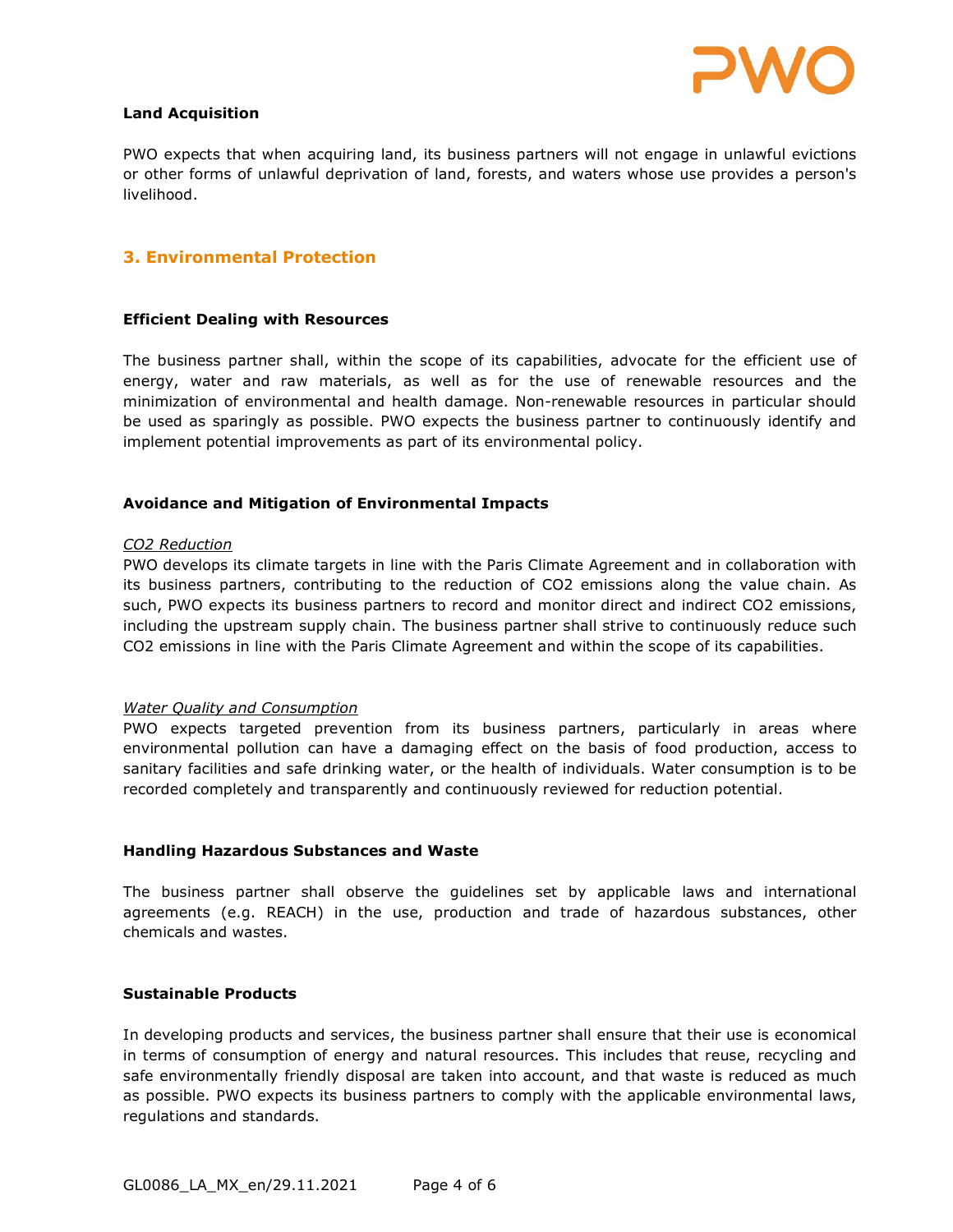

# 4. Confidential Handling of Information

In order to protect confidential and personal information, data and plans, the business partner shall store these securely and protect them against access by third parties.

PWO expects that its business partners observe all relevant laws and regulations regarding data privacy and that they gather, process and use personal data only in accordance with the conditions of the applicable data protection regulations.

Business partners may use information exclusively for authorized purposes and in an appropriate way and manner. All business partners of PWO undertake not to disclose any confidential data or business secrets to third parties without PWO written authorization and not to use these on their own for their own purposes.

# 5. Compliance and Implementation of Standards Described

PWO calls on selected business partners to carry out a self-assessment based on a supplier survey. PWO will verify the compliance and implementation of the standards described herein within the scope of a risk-based review in order to detect any compliance or integrity risks.

In case of non-compliance with the standards described in this PWO Business Partner Code of Conduct, PWO reserves the right to review the business relationship with each business partner. In doing so, PWO will adhere to the principle of appropriateness, such that PWO will review carefully which consequences are appropriate, suitable and required in each individual case. This may lead to an immediate termination of the business relationship as well as to claims being brought for damage compensation.

#### Supplier Relations

PWO's business partners shall require their subcontractors and suppliers to comply with the principles and requirements described in this PWO Business Partner Code of Conduct and take this into account when selecting such subcontractors and/or suppliers. PWO's business partners strive for compliance in the supply chain leading to PWO. Particular attention must be paid to the responsible procurement of raw materials, as the extraction, further processing, and trade of certain raw materials can be associated with high risks for people and the environment.

#### Management Systems

PWO recommends that its business partners implement the appropriate management systems or equivalent processes to ensure compliance with the principles listed herein, e.g., by using a certified management system.

### 6. Reporting of Violations

Despite the commitment to act honestly and ethically, every company is exposed to the risk that various situations may not proceed appropriately or that unlawful or unethical acts may be committed, either knowingly or unknowingly. To ensure that PWO is able to respond to misconduct in a timely and appropriate manner, everyone's attention and willingness to cooperate is required. PWO's whistleblower system provides everyone with a way to inform PWO about misconduct within PWO or in connection with PWO. PWO expects its business partners not to obstruct communications through the whistleblower system. If the business partners have concrete, well-

GL0086\_LA\_MX\_en/29.11.2021 Page 5 of 6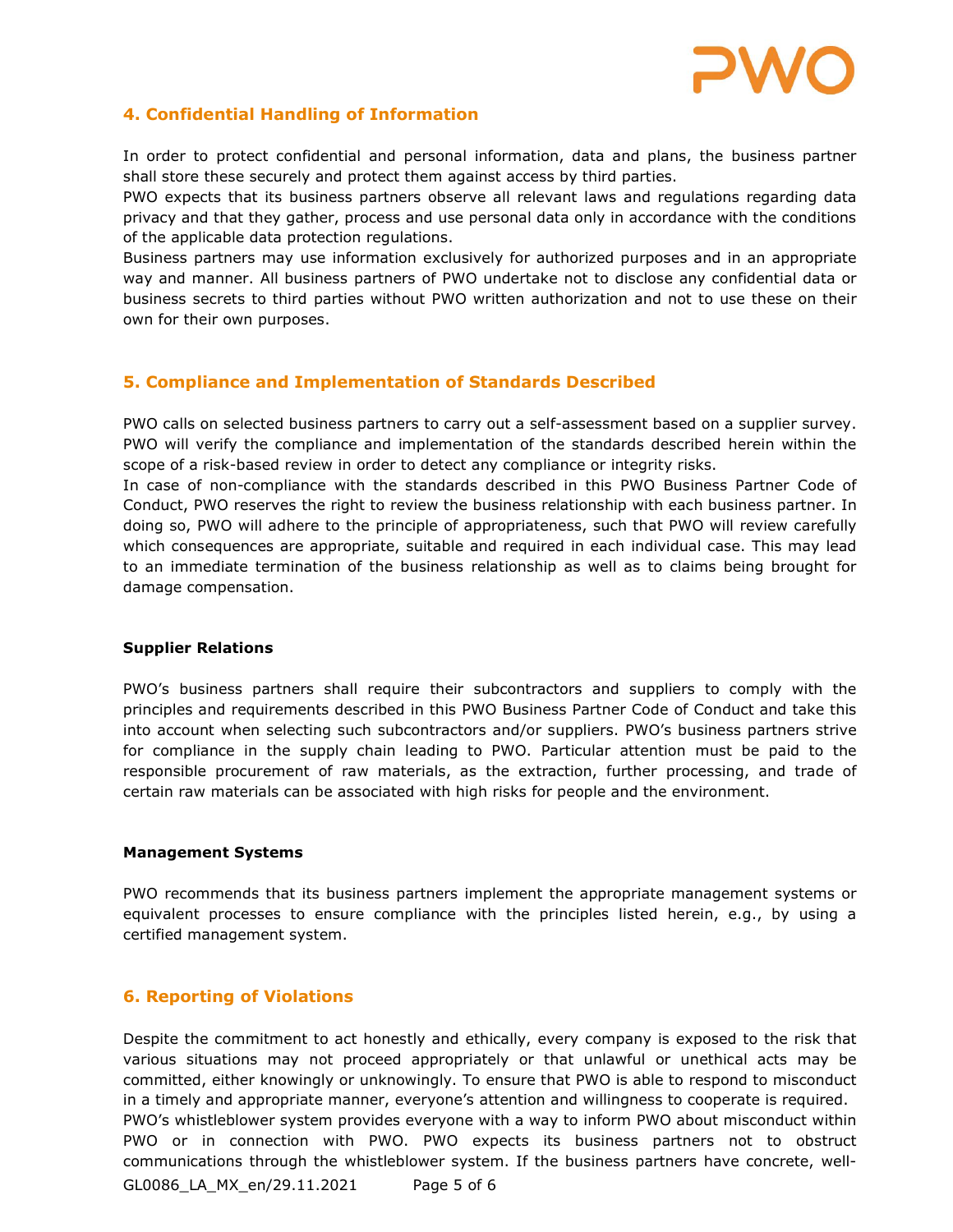

founded evidence of a severe infringement or breach of rules within PWO or any non-compliance in connection with PWO, the business partners can use PWO's external whistleblower system to report these. The whistleblower system is available round the clock. PWO also accept anonymous tips. The whistleblower system is available at the link below:

#### https://pwo-progresswerk-oberkirch.integrityline.org

Business partners can also access it from the PWO home page under Group>Corporate Governance>Whistleblower System.

Alternatively, business partners can also provide tips directly to PWO's Compliance Officer.

### Compliance Officer of PWO de Mexico S.A. de C.V.

Martin Perez Carril Norte a San Cristobal s/n 72990, Chachapa, Amozoc Puebla, México Phone: +52 222 4780 609 compliance@pwo-mexico.com.mx

# PWO Group Compliance Officer Christian Bühler Industriestr. 8 77704 Oberkirch Tel: 07802 84178 Fax: 07802 8488178 compliance@progress-werk.de